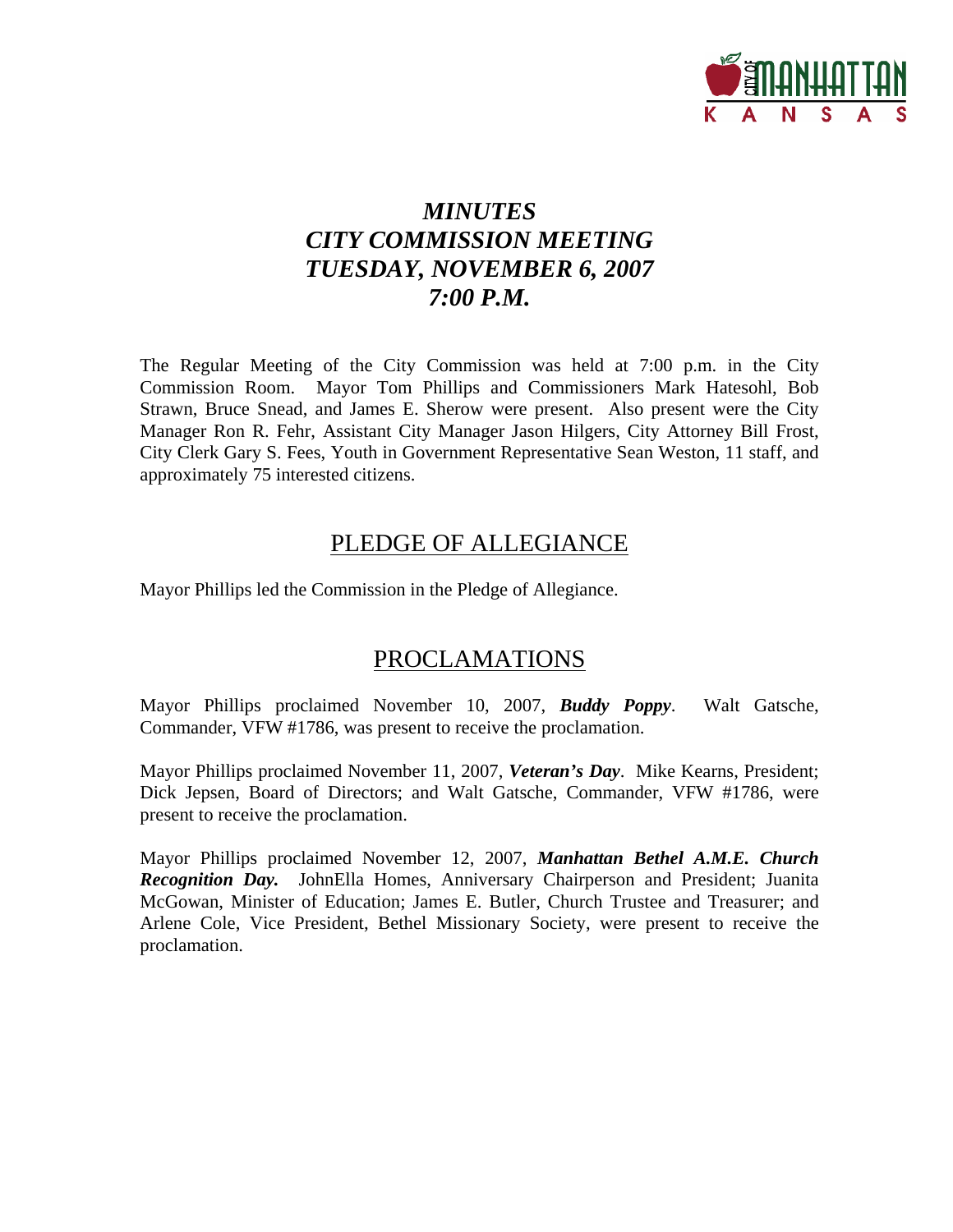# PUBLIC COMMENTS

Mayor Phillips opened the public comments.

Chris Renner, 508 Valley Drive, Acting Chair, Flint Hills Human Rights Project, provided a listing of resources to the Commission and asked the Commission to support the proposal from the Flint Hills Human Rights Project to amend the City of Manhattan's Anti-Discrimination Ordinance No. 4814, to include sexual orientation and gender identity/expression.

Cora Holt, 907 Pine, Wamego, Kansas State University student, informed the Commission that she was fired from Manhattan Christian College because she is gay and asked the Commission to protect and provide equality for everyone.

Erica Boatman, 3512 Chippewa Circle, informed the Commission that a friend was removed from a bar in Aggieville for being too gay and requested that the Commission make a goal for next year to include sexual orientation and gender identity.

Nancy Twiss, 2327 Bailey Drive, and Flordie Pettis, 1224 Pierre Street, founding members of the Human Rights and Services Board, established in 1964, requested that sexual orientation be added to the ordinance and supported the protection of basic rights and fairness for all.

Michael Oldfather, 3007 Tumbleweed Terrace, asked that the ordinance be amended to include sexual orientation and gender identity/expression and, stated that there is a significant cost to the community in having good workers that are underutilized and economic efficiency that is compromised.

Pharamond Guice, 112 Northfield Road, Kansas State University student, asked the Commission to extend the same protection as other citizens receive so that we can have a better life for ourselves and for our families.

Dorinda Lambert, 531 Wickham Road, Chair, Kansas State University Campus Campaign for Non-Violence, asked the Commission to help prevent this violence and to take a stand that these actions are not acceptable or tolerated by our community and, asked to adopt the request being proposed tonight.

Jason Dockins, 1850 Claflin Avenue, urged the Commission to take this issue up and show that Manhattan is not a community for hate. He said the Mayor talked about companies who are looking at Manhattan and this will help show them that we have the best workers, students and employers.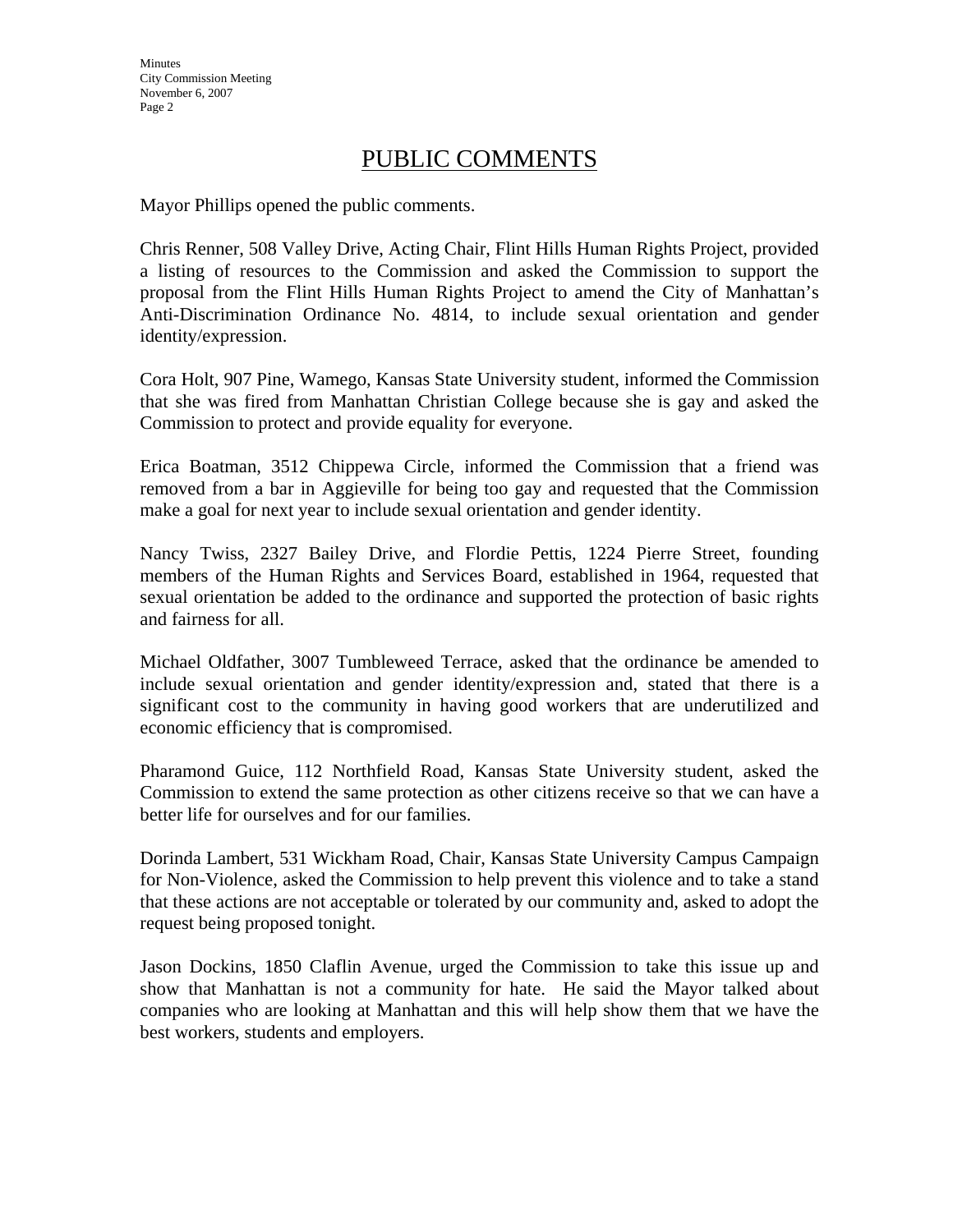# PUBLIC COMMENTS *(CONTINUED)*

Kent Cormack, 212 Carlisle Terrace, Pastor, First Congregational United Church of Christ, asked the Commission to hear the issue and to give fair consideration in order for all people to have the right to flourish without fear of losing their job or home in Manhattan.

Cia Verschelden, 1204 Colorado Street, Administrator/Teacher, Kansas State University, stated that we have a long way to go in providing equality for everyone and that Manhattan needs to protect the rights of all and, asked as a citizen and as a parent, to add this protection to the ordinance.

Torry Dickinson, 2391 Grandview Terrace, informed the Commission that sexual genders are different and all humans are blessed with diversities and deserve full citizenship and rights. He asked that the request be supported.

Michael Nelson, 36301 West Spring Creek Road, Minister, Unitarian Universalist Fellowship, provided an example of a gay man that was not allowed to attend his church. He asked the Commission to provide dignity and opportunities for all human beings.

Joshua McGuin, 1032 Bertrand Street, representing Kansas State University Student Senate, informed the Commission that the Kansas State Student Senate passed a resolution of support for gender identity and sexual orientation. He stated that we as a community want to thrive and attract new businesses in an environment that supports diversity of sexual orientation and gender identity.

Joshua Reed, 113 North 9<sup>th</sup> Street, informed the Commission that he was a lifelong citizen of Riley County and has experienced discrimination and has been a target of physical aggression. He asked that protection be provided to all people in our community.

Jerry Hanna, 815 Wildcat Ridge, Co-President, Flint Hills Chapter of PFLAG, asked the Commission to move Manhattan forward so no person is deprived from housing based on sexual orientation or gender identity.

Melodie Pooler, 130 Longview Drive, informed the Commission that one of her children is gay and that she has dealt with discrimination at school, at her church, and through horrible phone calls. She asked the Commission to stand up and help end the ongoing issues.

Kenny Foust, 419 Leavenworth Street, Vocational Rehabilitation Counselor, voiced concern for pleasures that we should all be able to enjoy and asked for the needed protection of this significant issue.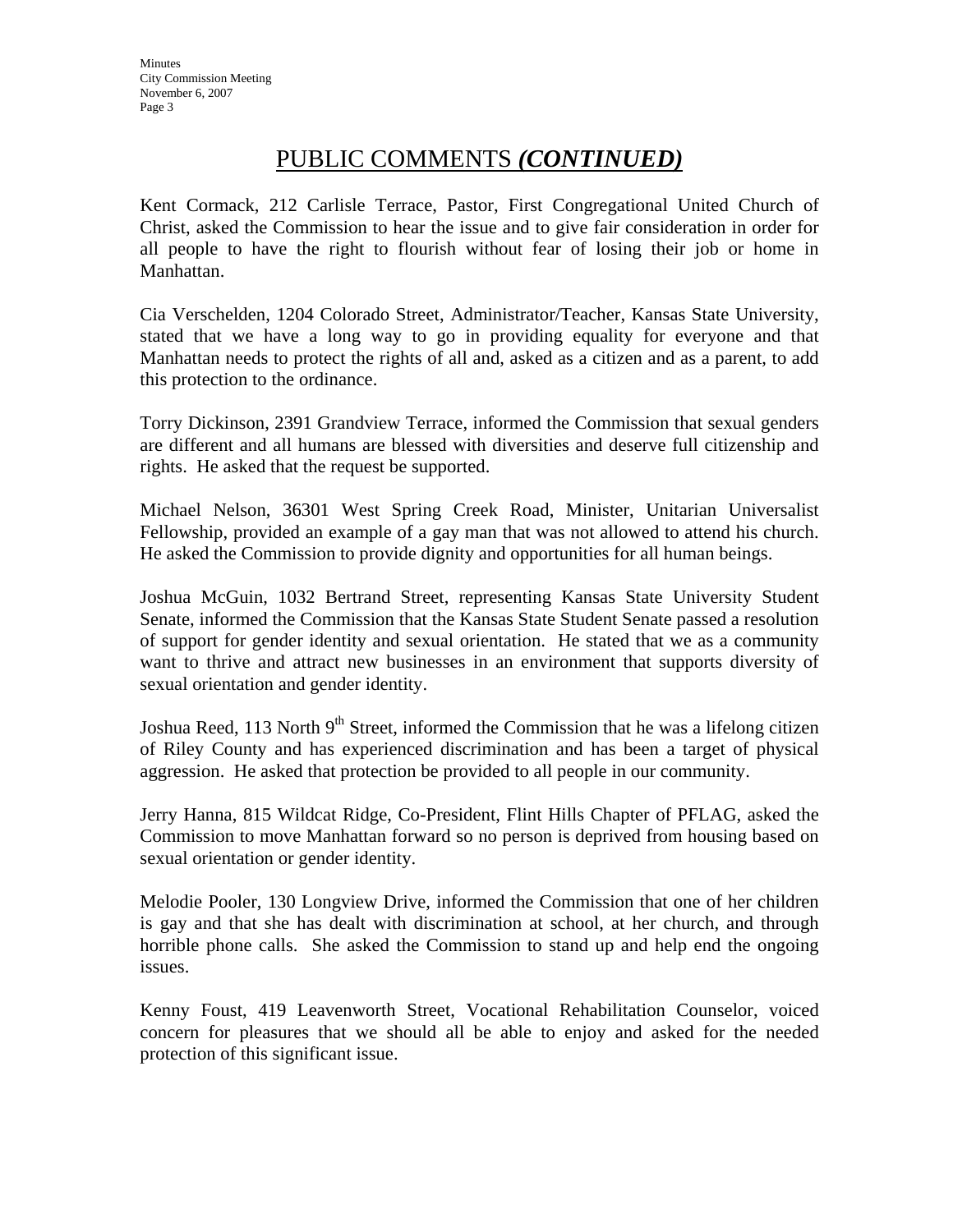# PUBLIC COMMENTS *(CONTINUED)*

Joyce Ray, 3213 Anderson Avenue, urged the Commission to listen and hear what's being said tonight and to allow the civil rights that everyone else has as you represent all of Manhattan citizens.

D.J. Radford, 326 Marlatt Hall, Kansas State University student, stated that America is based on diversity and innovation and, asked that the ordinance be changed to help end discrimination.

Steven Nall, 325 Fordham Road, stated that this is a gender neutral ordinance that protects every member of the community and is not a special rights issue.

Mayor Phillips informed those speaking tonight that the Commission would take the item under advisement and would determine where we go from here.

Hearing no other comments, Mayor Phillips closed the public comments.

# COMMISSIONER COMMENTS

Commissioner Sherow thanked the Good Neighbors Task Force and Neighborhood Coalition for their clean-up efforts over the weekend. He also noted the significance of Veteran's Day and the proclamation recognizing Manhattan Bethel A.M.E. Church and, those issues expressed from citizens tonight regarding basic rights to be enjoyed by all. He stated that at a future time, the item can be brought back to the Commission to discuss an ordinance that includes sexual orientation and gender identity.

Commissioner Snead expressed appreciation to those speaking tonight from the Flint Hills Human Rights Project in bringing awareness about their concerns and looked forward to further discussion of the issue if two other Commissioners wished to do so.

Mayor Phillips introduced Sean Weston, Youth in Government representative.

Gary Fees, City Clerk/Communications Manager, informed the community that the City would be playing a best practices video on stormwater management on local cable Channel 3 over the next several weeks.

Mayor Phillips expressed appreciation for those speaking tonight and wanted to meet again with Chris Renner, Acting Chair, Flint Hills Human Rights Project.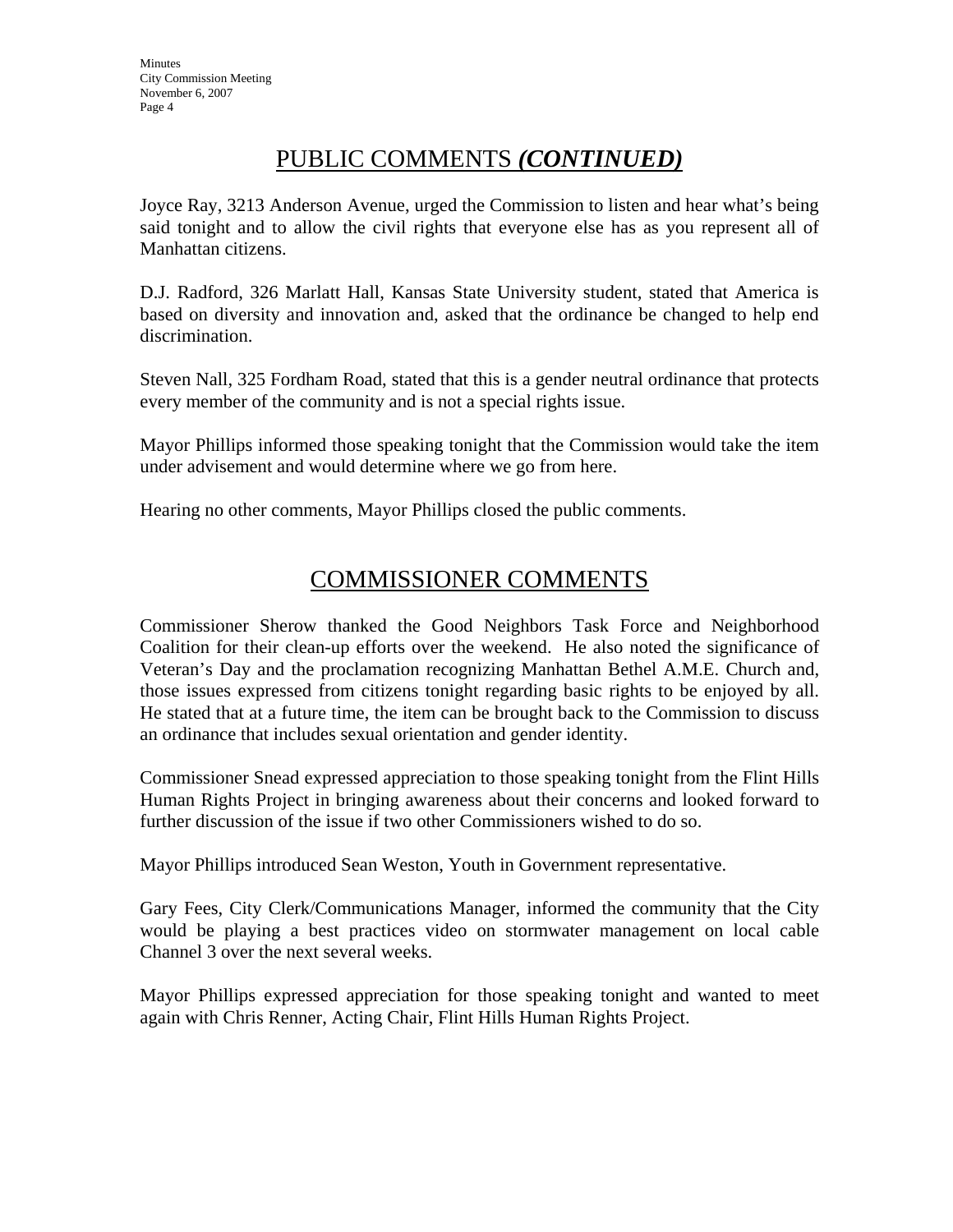# CONSENT AGENDA

(\* denotes those items discussed)

#### **MINUTES**

The Commission approved the minutes of the Regular City Commission Meeting held Tuesday, October 16, 2007.

## **CLAIMS REGISTER NO. 2562**

The Commission approved Claims Register No. 2562 authorizing and approving the payment of claims from October 10, 2007, to October 30, 2007, in the amount of \$3,775,833.36.

## **LICENSES - RENEWALS**

The Commission approved the following renewal applications for 2007-08 Cereal Malt Beverage (CMB) and Tree Maintenance licenses for calendar year 2008: CMB-*Silverado Saloon, 531 North Manhattan Avenue; and* Tree Maintenance*-Affordable Tree, 821 Cottonwood, Emporia, Kansas; Don's Stump Removal and Tree Service, 3761 South 33<sup>rd</sup> Street; Mugler Tree Care, 2400 West 60<sup>th</sup> Street; Salina Tree, Inc., 2681 West State Street Road, Salina, Kansas; and Wright Tree Service, Inc.,139 6th Street, West Des Moines, Iowa*.

## **FINAL PLAT – HAWTHORNE WOODS ADDITION**

The Commission accepted the easements and rights-of-way, as shown on the Final Plat of Hawthorne Woods Addition, generally located north of the intersection of Gary Avenue and Churchill Street, east of Grand Mere Vanesta Addition, Unit 3, and west of the Kansas Farm Bureau, based on conformance with the Manhattan Urban Area Subdivision Regulations.

## **ORDINANCE NO. 6668 – GENERAL OBLIGATION BONDS 2007-C; RESOLUTION NO. 110607-B – DELIVERY OF BONDS**

The Commission approved Ordinance No. 6668 issuing \$3,275,000.00 in general obligation bonds (Series 2007-C) to finance nine (9) special assessment projects and approve Resolution No. 110607-B authorizing delivery of the bonds to the low bidder for the following projects: *Lee Mill Heights Addition, Unit Two – Street (ST0509); Abbott Acres Addition – Street (ST0605); Hylton Heights Road – Street (ST0504); Miller Ranch Addition, Unit Three, Phase One – Street (ST0521); Brookfield Addition, Unit Eight – Sanitary Sewer (SS0604), Street (ST0610), and Water (WA0607); and Kimball Townhomes – Sanitary Sewer (SS0609) and Water (WA0621).*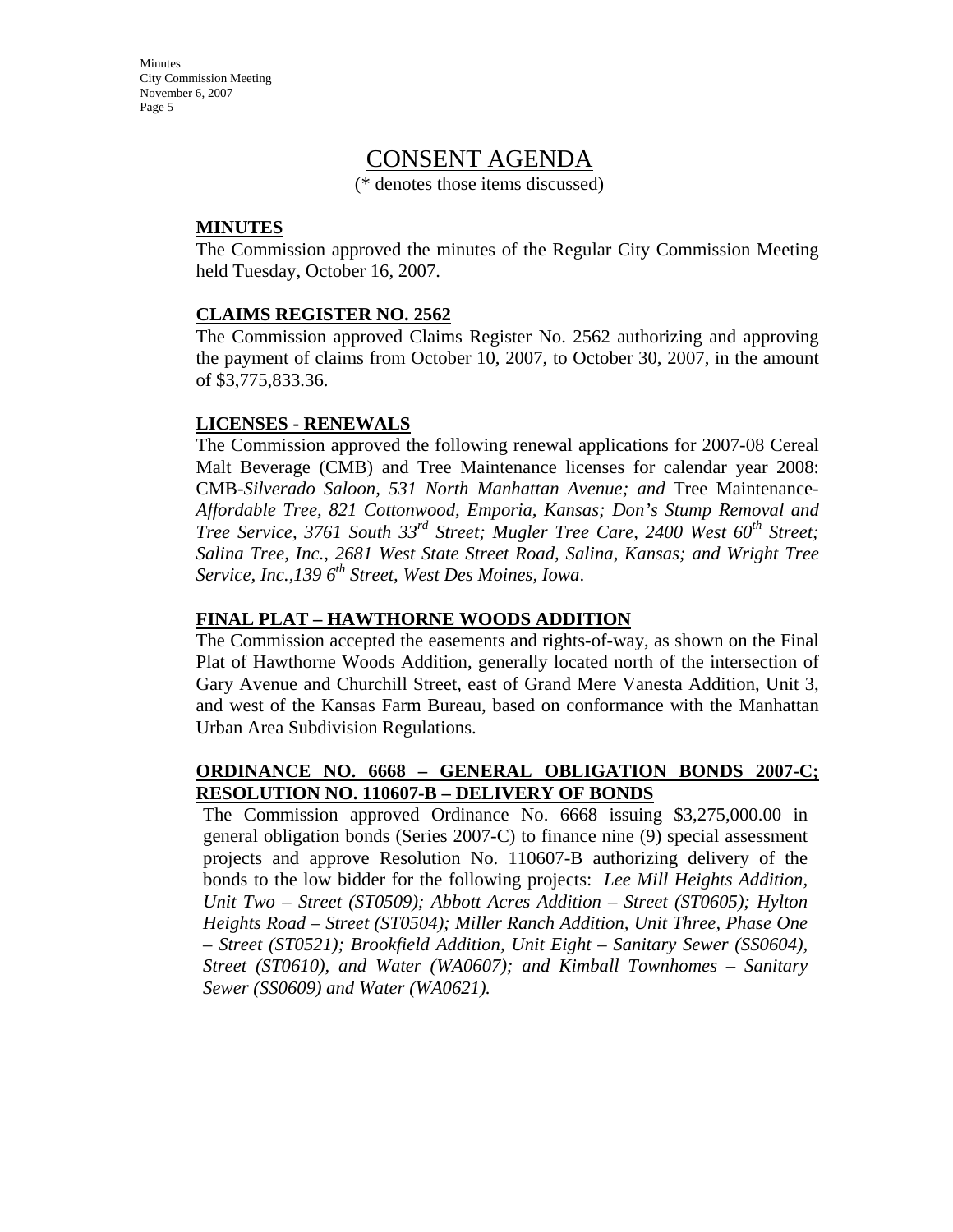# **ORDINANCE NO. 6669 – LEVY BUSINESS IMPROVEMENT SERVICE FEES – AGGIEVILLE BUSINESS IMPROVEMENT DISTRICT**

The Commission approved Ordinance No. 6669, levying Business Improvement Service Fees, for the year 2008, on businesses located within the Aggieville Business Improvement District

# **ORDINANCE NO. 6670 – AMEND BOUNDARIES – LEVY BUSINESS IMPROVEMENT SERVICE FEES – DOWNTOWN BUSINESS IMPROVEMENT DISTRICT**

The Commission approved Ordinance No. 6670, continuing the establishment of a Downtown Business Improvement District, amending the boundaries and levying Business Improvement Service Fees, for the year 2008, on businesses located within the Downtown Business Improvement District.

## **ORDINANCE NO. 6671 – ADOPT – 2007 STANDARD TRAFFIC ORDINANCE**

The Commission approved Ordinance No. 6671 incorporating by reference the Standard Traffic Ordinance for Kansas Cities, Edition of 2007.

## **ORDINANCE NO. 6672 – UNLAWFUL HOSTING OF MINORS**

The Commission approved Ordinance No. 6672 amending Section 4-3 of the Code of Ordinances, relating to the unlawful hosting of minors.

# **PUBLIC HEARING – VACATE RIGHT-OF-WAY – LOT 1, WESLEY ADDITION**

Mayor Phillips opened the public hearing.

Hearing no comments, Mayor Phillips closed the public hearing.

# **FIRST READING – VACATE RIGHT-OF-WAY – LOT 1, WESLEY ADDITION**

The Commission approved first reading of an ordinance vacating all of Gillespie Drive road right-of-way in Lot 1, Wesley Addition and establishing an eight foot (8') utility easement along the south eight feet (8') of said right-of-way on Lot 1, Wesley Addition, City of Manhattan, Riley County, Kansas.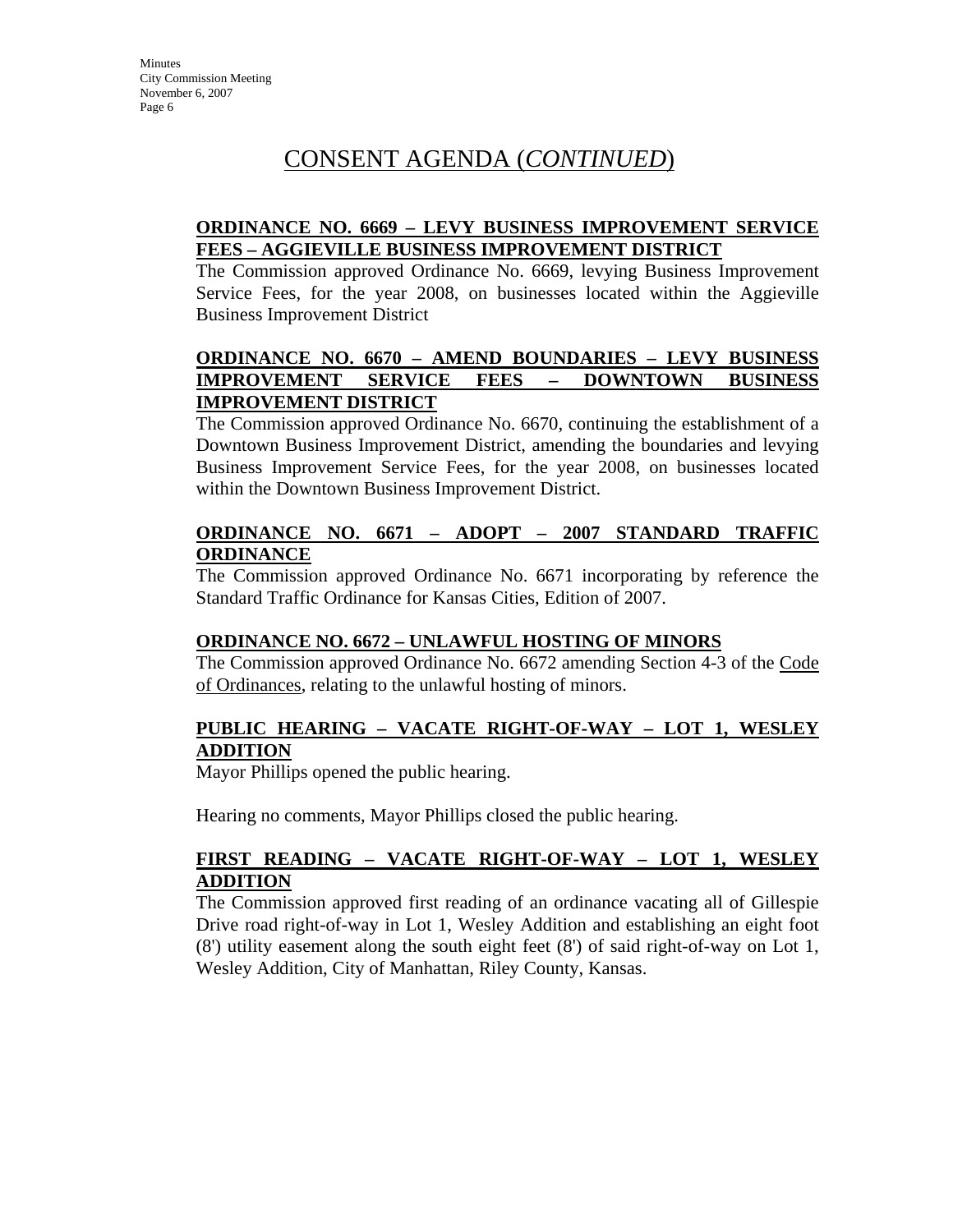## **RESOLUTION NO. 110607-A – TEMPORARY NOTE SERIES NO. 2007-04**

The Commission approved accepting the best bid for selling the notes and approved Resolution No. 110607-A issuing Temporary Note Series No. 2007-04 in the amount of \$8,130,000.00 to finance the following 12 special assessment and capital projects to be debt financed: *Lee Mill Village Addition, Storm Water (SM0702), Gravity Sanitary Sewer (SS0704), Lift Station (SS0709), Street (ST0709) and Water (WA0705) Improvements; Stone Pointe Addition, Unit 2, Storm Water (SM0606), Sanitary Sewer (SS0624), Street (ST0630) and Water (WA0628) Improvements; Airport-Armory Building Office Remodel (AP0701); Downtown Redevelopment (North End) – North 4th Street Improvements (ST0712); and Downtown Redevelopment (North End) – Osage and 3rd Street Improvements (ST0631).* 

## **RESOLUTION NO. 110607-C – SUPPORT – TEA SUBMITTAL – FORT LEAVENWORTH TO FORT RILEY MILITARY TRAIL-PHASE 1, MILLER PARKWAY TO SCENIC DRIVE**

The Commission approved Resolution of Support No. 110607-C for Transportation Enhancement Program Project submittal for the Fort Leavenworth to Fort Riley Military Trail - Phase I, Miller Parkway to Scenic Drive for fiscal year 2009-2010.

## **RESOLUTION NO. 110607-D – SUPPORT – TEA SUBMITTAL – TUTTLE CREEK BOULEVARD DITCH, PHASE III (BLUEMONT AVENUE TO MCCALL ROAD)**

The Commission approved Resolution of Support No. 110607-D for Transportation Enhancement Program Project submittal for the Bluemont Avenue to McCall Road Drainage Way Improvements for fiscal year 2009-2010.

**\* NEGOTIATE CONTRACT – ENGINEERING SERVICES – K-18 AND MILLER PARKWAY/DAVIS DRIVE INTERSECTION PROJECT (ST0713)**

Dale Houdeshell, Director of Public Works, provided additional information on the item and responded to questions from the Commission.

Ron Fehr, City Manager, provided additional information on the item and potential recommendations of the engineers working on this project.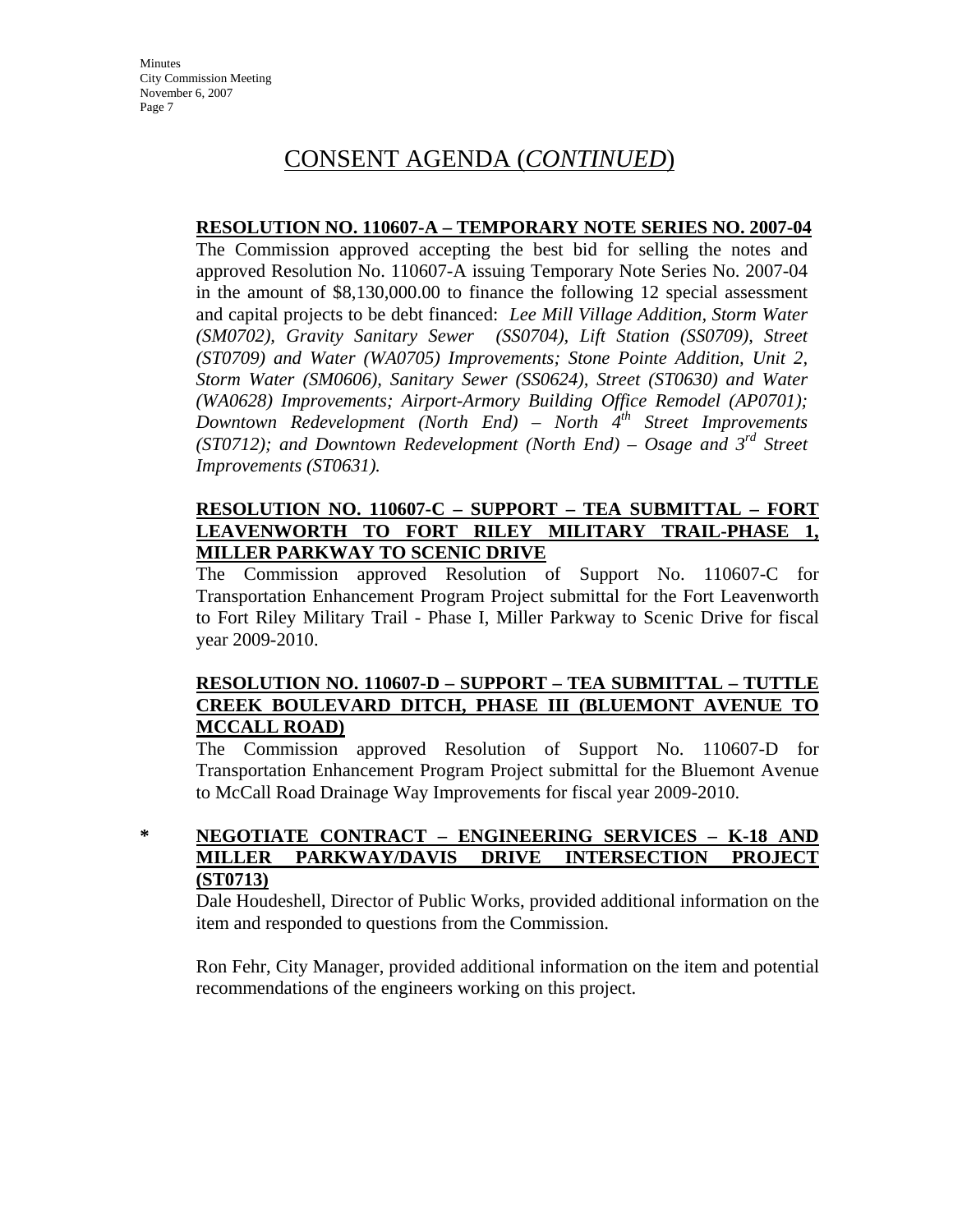# **\* NEGOTIATE CONTRACT – ENGINEERING SERVICES – K-18 AND MILLER PARKWAY/DAVIS DRIVE INTERSECTION PROJECT (ST0713)** *(CONTINUED)*

The Commission accepted the recommendation of the Selection Committee and authorized City Administration to negotiate a contract with Schwab Eaton, of Manhattan, Kansas, for engineering services for the K-18 and Miller Parkway/Davis Drive Intersection Project (ST0713).

## **AMENDMENT – TEST WELL DRILLING SERVICES – WATER TREATMENT PLANT AND WELLFIELD IMPROVEMENT PROJECT (WA0611)**

The Commission authorized the Mayor and City Clerk to execute an amendment to the agreement with Carollo Engineers, of Kansas City, Missouri, for engineering services for the Water Treatment Plant and Wellfield Improvements Project (WA0611) to include test well drilling services in the amount not to exceed \$53,570.00.

# **CHANGE ORDER NO. 1-FINAL – GRAND MERE VILLAGE – STREET IMPROVEMENTS (ST0528)**

The Commission approved Change Order No. 1-Final for Grand Mere Village Street Improvements (ST00528), resulting in a net increase in the amount of \$26,364.99 (+1.7%) to the contract with Manhattan Trenching Inc., of Manhattan, Kansas.

## **CHANGE ORDER NO. 1-FINAL – 2007 STREET MAINTENANCE-MILL AND OVERLAY-ASPHALT PROJECT (ST0706)**

The Commission approved Change Order No. 1-Final for the 2007 Mill and Overlay-Asphalt Project, resulting in a net increase in the amount of \$15,779.70 (+4.0%) to the contract with Shilling Construction Company, Inc., of Manhattan, Kansas.

## **AGREEMENT – AIRSTAIRS AND DEICING SERVICES**

The Commission authorized the Mayor and City Clerk to execute the Airport Airstairs and Deicing Agreement with Kansas Air Center.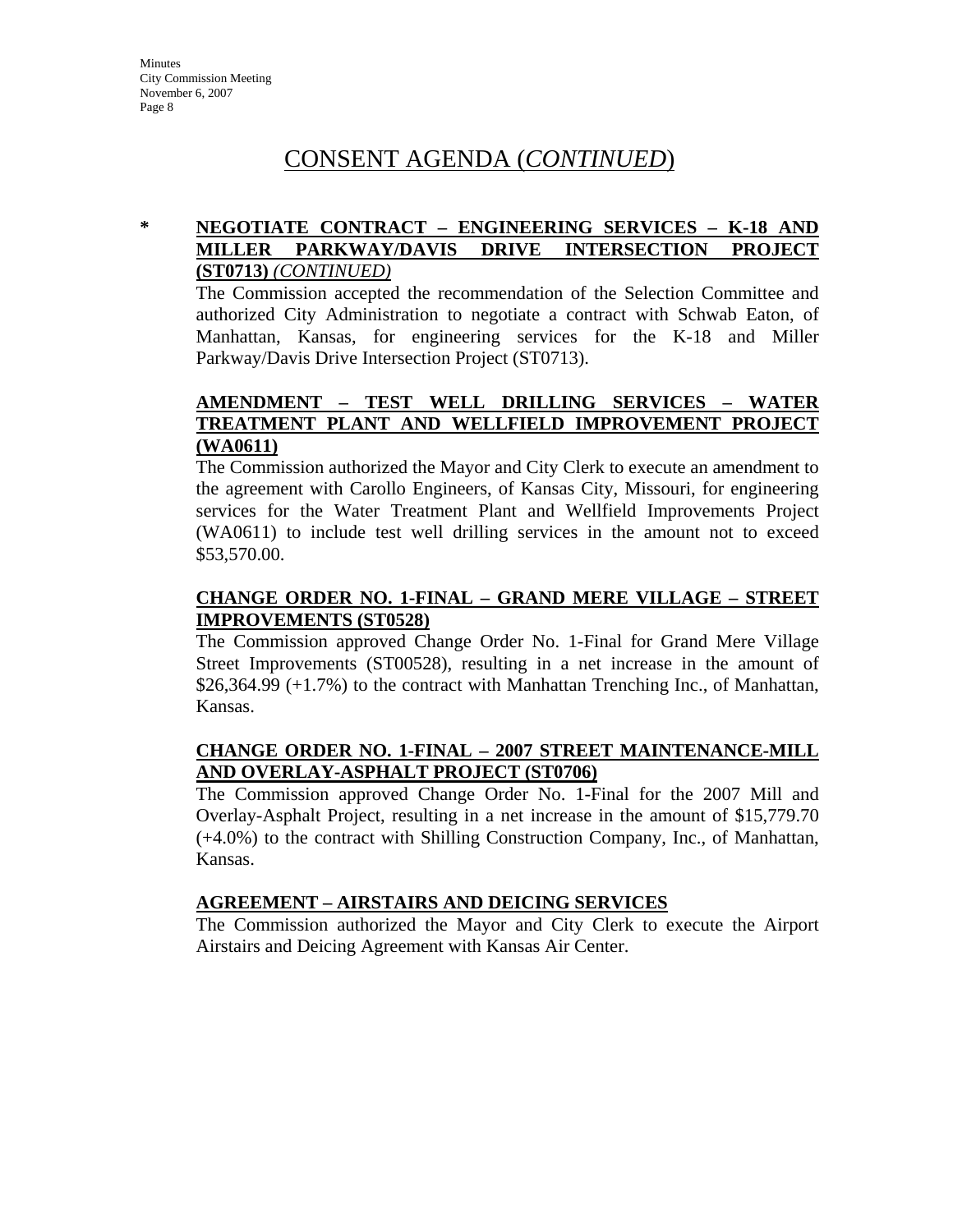# **THIRD PARTY ADMINISTRATOR SERVICES – HEALTH/DENTAL/VISION/SECTION 125 CAFETERIA PLAN**

The Commission authorized City Administration to negotiate and the Mayor and City Clerk to execute a contract with Fiserv Health of Kansas, of Wichita, Kansas, to provide Third Party Administration Services for the City's Health/Dental/Vision Plan and Section 125 Cafeteria Plan, and to obtain stop-loss insurance for the 2008 plan year.

## **APPLICATION – 2008 SURVEY AND PLANNING GRANT**

The Commission authorized the Mayor and City Clerk to sign an application for 2008 Survey and Planning Grant funds from the Kansas State Historical Society.

# **\* LEASES – SOUTH END REDEVELOPMENT DISTRICT PROPERTIES**

Bill Frost, City Attorney, provided additional information on the item and answered questions from the Commission.

Ron Fehr, City Manager, provided additional information on the item.

Steve Saroff, Manhattan Ice and Cold Storage, informed the Commission that he signed the Lease because he felt he had no choice and asked the Commission to reconsider the amount of the Lease to a lesser amount. He then answered questions from the Commission.

Jason Hilgers, Assistant City Manager, and Brian Williams, Management Assistant, responded to questions from Mr. Saroff regarding the ammonia odor at the facility.

Steve Saroff, Manhattan Ice and Cold Storage, provided additional information and stated to the Commission that anything the Commission could do to help reduce the amount of the Lease would be helpful.

Bill Frost, City Attorney, provided clarification on the appraisal, market rent, and the lease that was communicated to Mr. Saroff's attorney, based on the instructions of the Commission.

Steve Saroff, Manhattan Ice and Cold Storage, voiced concern with the possible removal of utilities and wanted to negotiate the rent amount in the Lease.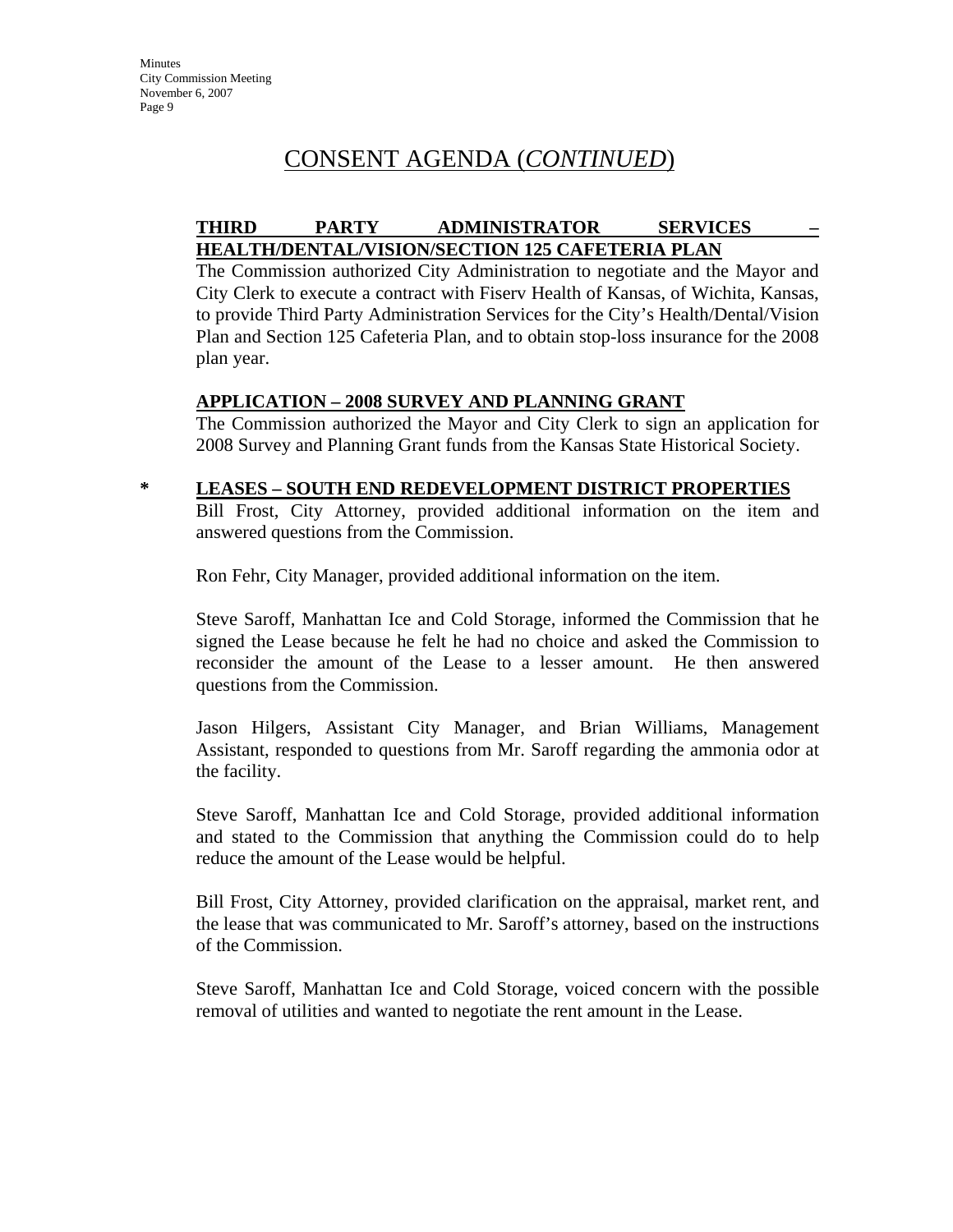# **\* LEASES – SOUTH END REDEVELOPMENT DISTRICT PROPERTIES** *(CONTINUED)*

Bill Frost, City Attorney, provided additional information on the item and on the signed Lease received by Mr. Saroff and voiced the importance for the City to be able to control the end date of the Lease. He informed the Commission that this is the first time he has heard of any issues with the terms of the Lease.

Steve Saroff, Manhattan Ice and Cold Storage, provided additional information on the terms of the Lease and that he would be out of the facility by the Lease date.

Bill Frost, City Attorney, responded to questions from the Commission regarding the appeal process and said the agreement can be changed if mutually agreed to by both parties.

The Commission authorized the Mayor to execute leases for properties located in the South End Redevelopment District with Earthgrains Baking Companies, Inc., 230 Yuma Street, and Manhattan Ice and Cold Storage, Inc., 209 Yuma Street.

#### **BOARD APPOINTMENTS**

The Commission approved appointments by Mayor Phillips to various boards and committees of the City.

## *Board of Zoning Appeals*

Appointment of Joseph Aistrup, 2510 Tiana Terrace, to fill an unexpired term of Kate Watson, and a three-year term. Mr. Aistrup's term begins immediately, and will expire on December 31, 2010.

#### *Joint Corrections Advisory Board*

Appointment of Reggie Jackson, 2716 Kirkwood Drive, to fill an unexpired Adult term of Becky Topliff, and to a three-year Juvenile term. Mr. Jackson's Adult term begins immediately, and will expire on June 30, 2008. The Juvenile three-year term begins immediately, and will expire on June 30, 2010.

#### *Parks and Recreation Advisory Board*

Appointment of Walt Pesaresi, 3039 Conrow, to fill an unexpired USD 383 term of Randy Martin. Mr. Pesaresi's term begins immediately and will expire on June 30, 2009.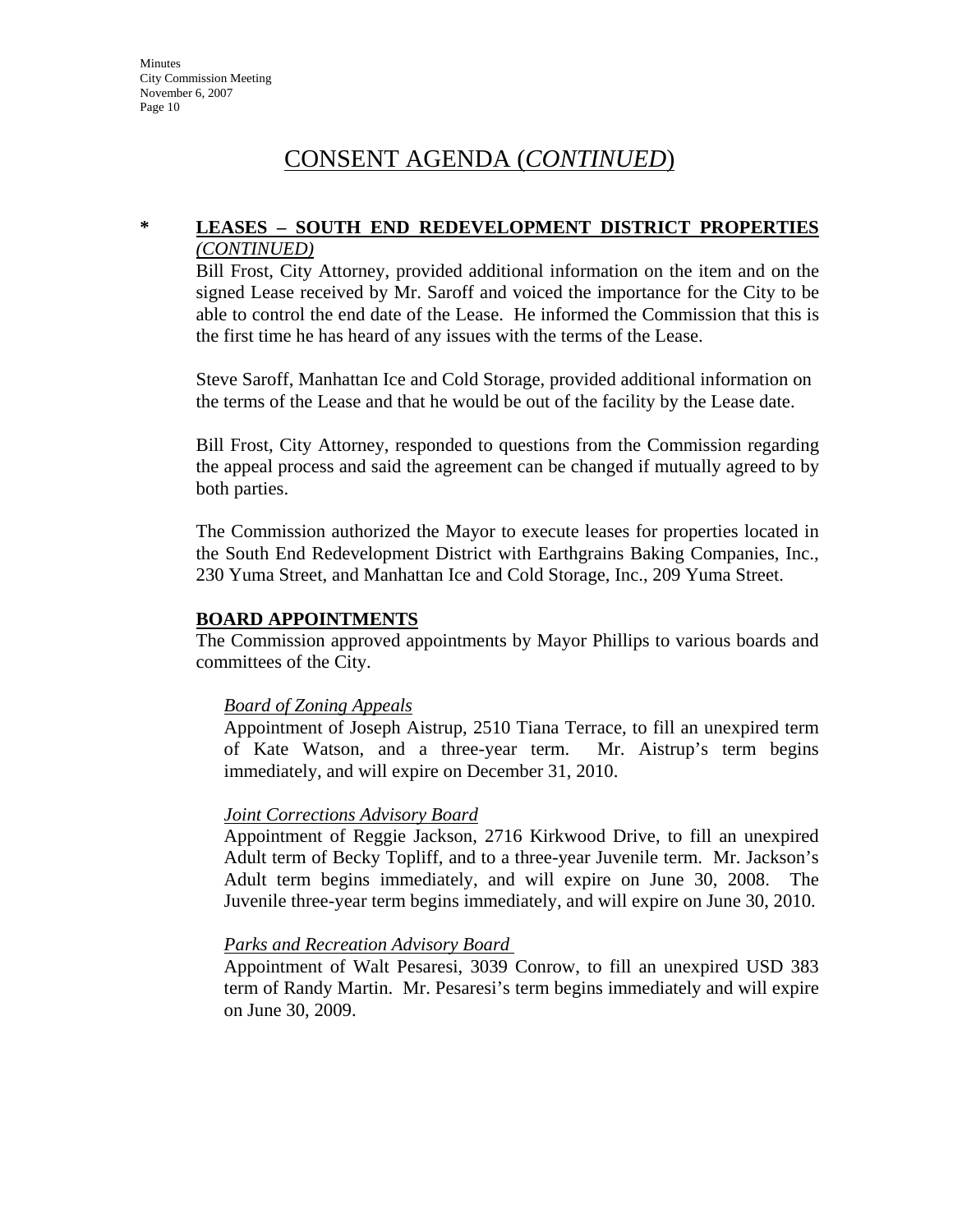# **BOARD APPOINTMENTS** *(CONTINUED)*

#### *Parks and Recreation Advisory Board* **(CONTINUED)**

Appointment of Curt Herrman, 3405 Woodduck Way, to a four-year USD 383 term. Mr. Herrman's term begins immediately, and will expire on June 30, 2011.

After further discussion, Commissioner Snead moved to approve the consent agenda, as presented. Commissioner Hatesohl seconded the motion. On a roll call vote, motion carried 5-0, with the exception of Item S- *Leases-South End Redevelopment District Properties*, which carried with 4 affirmative votes, with Commissioner Sherow abstaining from the item.

# GENERAL AGENDA

# **FIRST READING – REZONE – BOYS AND GIRLS CLUB OF MANHATTAN, INC.**

Eric Cattell, Assistant Director for Planning, presented the item.

Brent Bowman, Bowman, Bowman, and Novick, Architects, responded to questions regarding the building design.

After discussion, Commissioner Sherow moved to approve first reading of an ordinance rezoning Lots 569-570, Ward 1, located generally on the northwest corner of South  $5<sup>th</sup>$ Street and Pierre Street, from R-M, Four-Family Residential District with TNO, Traditional Neighborhood Overlay District, to C-4, Central Business District, based on the findings in the Staff Report. *(See Attachment No. 1)* Commissioner Hatesohl seconded the motion. On a roll call vote, motion carried 5-0.

Commissioner Strawn announced that he would not be participating on the next General Agenda Item, Meadowlark Hills Retirement Community Economic Development application, due to the fact that his daughter-in-law is employed at Meadowlark Hills Retirement Community.

At 8:50 p.m., the Commission took a brief recess.

# **ECONOMIC DEVELOPMENT APPLICATION - MEADOWLARK HILLS RETIREMENT COMMUNITY**

Brian Williams, Management Assistant, introduced the item.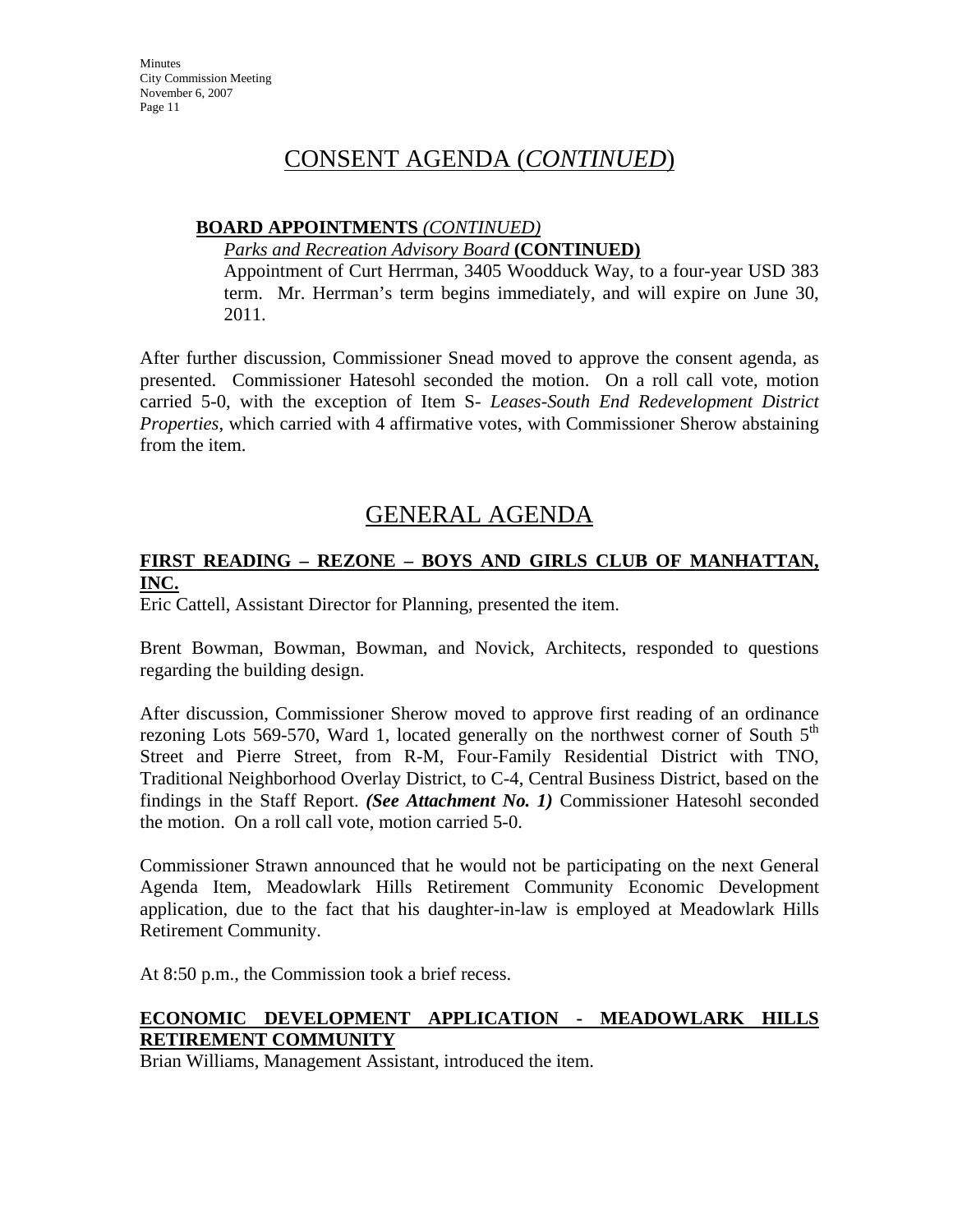# GENERAL AGENDA (*CONTINUED*)

# **ECONOMIC DEVELOPMENT APPLICATION - MEADOWLARK HILLS RETIREMENT COMMUNITY** *(CONTINUED)*

John Pagen, Manhattan Area Chamber of Commerce, presented the economic impact portion of the proposal.

Brian Williams, Management Assistant, presented the economic development proposal, proposed incentives package, community fit, annual accountability provisions, clawback provisions, security provisions, and significant positive aspects of the application. He then answered questions from the Commission.

Bill Frost, City Attorney, responded to questions from the Commission regarding security provisions for the City.

Steve Shields, President and Chief Executive Officer, Meadowlark Hills Retirement Community, provided additional information on the proposal and the economic impact on the community and other businesses in Manhattan. He also provided an update on the employment base and projected number of jobs this expansion will bring to Meadowlark Hills.

Craig Smith, Extension Associate, Kansas State University, presented the economic impact of Meadowlark Hills on the Manhattan/Riley County economy on behalf of John Leatherman, Professor, Kansas State University, Department of Agriculture Economics.

Lyle Butler, President, Manhattan Area Chamber of Commerce, spoke in support of the application and the importance in taking care of our seniors. He stated that Steve Shields is a national leader in the industry and urged the Commission to support the item.

Tracy Anderson, Architect, Anderson Knight Architects, spoke in support of Meadowlark Hills and their application. He informed the Commission that Meadowlark Hills provides approximately 20 percent of their businesses revenue and provides value in the community for quality, long-term care.

Wayne Sloan, 321 Valley Drive, informed the Commission that his firm has had a relationship with Meadowlark Hills for the past 27 years and the impact on his firm has been great. He asked the Commission to support the project.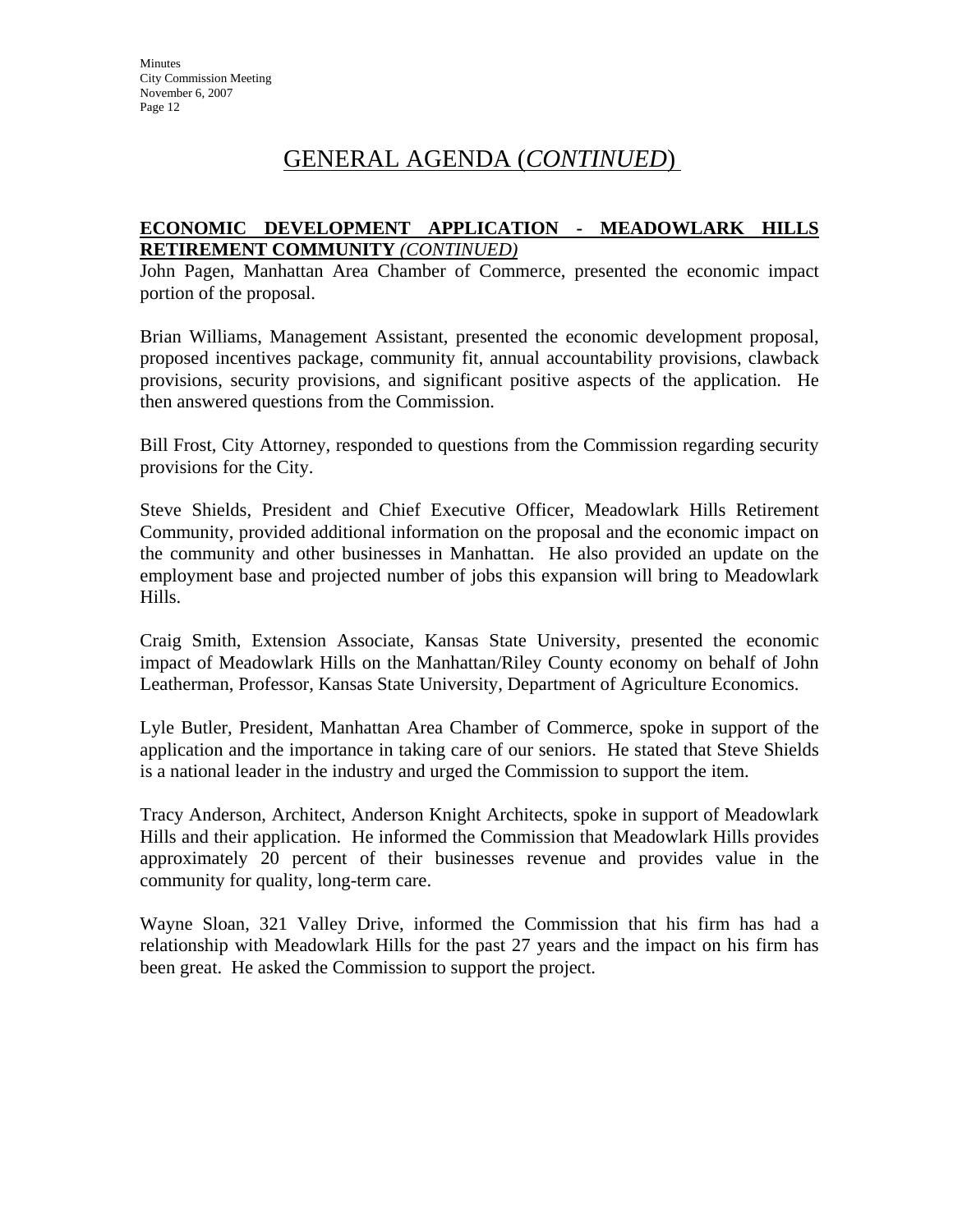# GENERAL AGENDA (*CONTINUED*)

## **ECONOMIC DEVELOPMENT APPLICATION - MEADOWLARK HILLS RETIREMENT COMMUNITY** *(CONTINUED)*

Mark Knackendoffel, Chief Executive Officer, The Trust Company of Manhattan, informed the Commission that Meadowlark Hills is a wonderful resource that attracts individuals to the community and stated that approximately 10 percent of their clientele can be attributed to Meadowlark residents. He said the indirect benefits of philanthropy generated by its residents are much greater than \$1 million annually and asked the Commission to support the project.

John Kellstrom, Kellstrom Pharmacy, informed the Commission that their firm has been associated with Meadowlark Hills since 1980. He encouraged the Commission to support the item.

Keith Westervelt, representing Blueville Nursery, stated that his firm has been involved with numerous landscape projects at Meadowlark Hills and that Meadowlark Hills is a great partner. He encouraged the Commission to support the item and to keep the older generation in Manhattan for their wisdom and volunteerism that they provide to our community.

Marsha Newell thanked Meadowlark Hills for their support of Michael while he was a resident and dependent on limited resources. She asked the Commission to support this request.

Jeff Chapman, Director of Marketing and Public Relations and Charitable Foundation, Meadowlark Hills Retirement Community, stated that Meadowlark Hills is a volunteerism and financial resource for the community with representation on over 120 boards and committees.

Jennifer Pishney, Executive Director, Manhattan Day Care, spoke in support of the application of Meadowlark Hills and stated the staff at Meadowlark Hills has provided much assistance and played an important role in the operations of Manhattan Day Care.

Gayle Doll, Kansas State University Center of Aging, , stated that Meadowlark Hills is innovative because of the needs of future retirees and was excited to be associated in this endeavor of a learning community.

After discussion, Commissioner Hatesohl moved to schedule November 20, 2007, as the date for a final determination on an economic development incentive package for Meadowlark Hills Retirement Community. Commissioner Sherow seconded the motion. On a roll call vote, motion carried 4-0.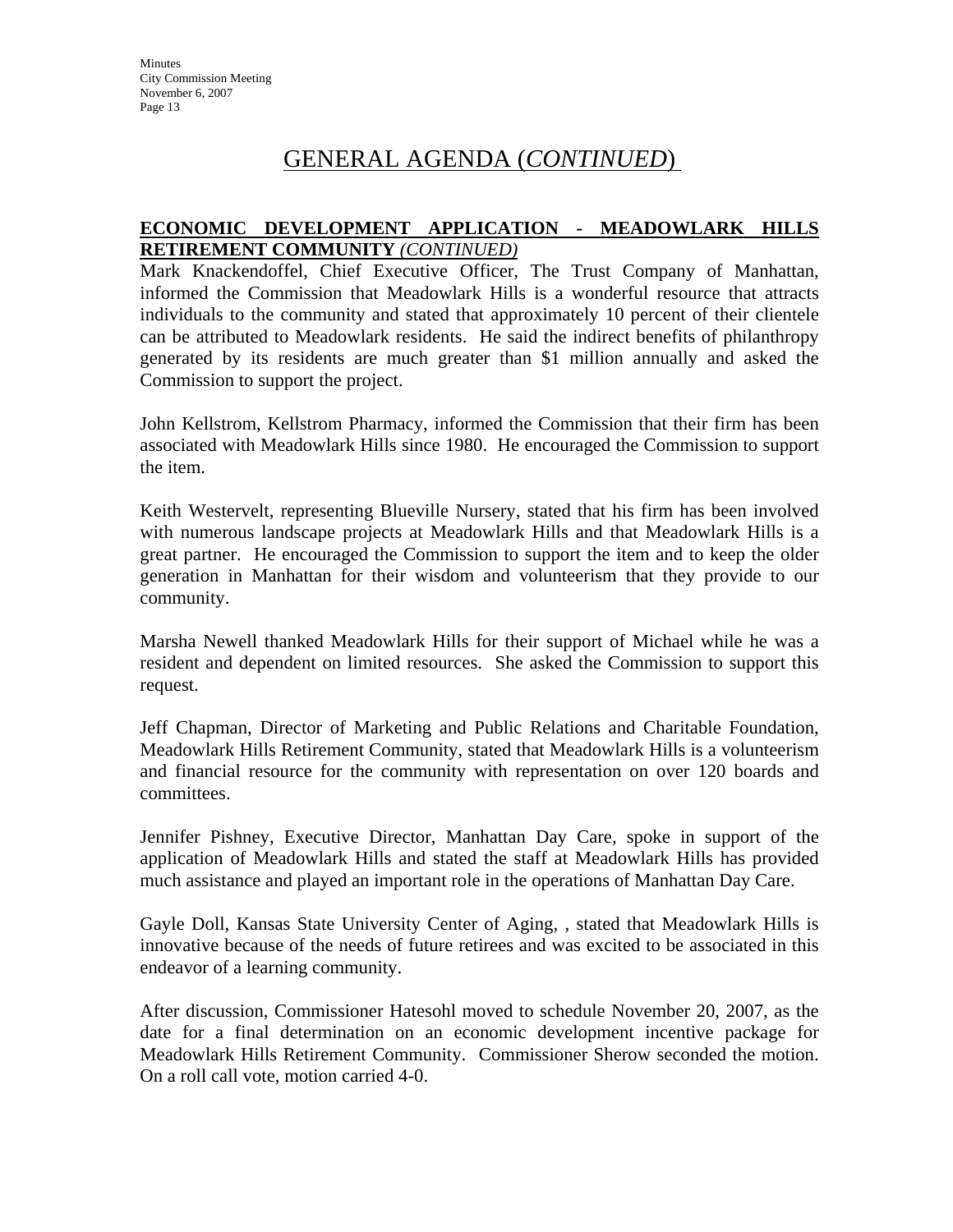# GENERAL AGENDA (*CONTINUED*)

## **RECONSIDER - FIRST READING – ANNEX/REZONE - PROPOSED KNIGHT'S PARK ADDITION**

Commissioner Strawn joined the Commission at the dais.

Eric Cattell, Assistant Director for Planning, presented the item and provided clarification on the Commission agenda memorandum.

Chris Bohm, Ruggles-Bohm, representing the Applicant, provided site maps and floodplain information on the proposed site. He referred to the Capital Improvement Project items identified for the area, addressed green space and potential park land space, and provided additional information about the proposal and stated that they believe that all aspects of the Planning Board's requests have been met. He then answered questions from the Commission.

Russ Weisbender, Applicant, provided additional information on the proposal and items that the City has earmarked to improve the area. He stated that they have tried to meet the requests and needs of the City and would continue to do that if the project goes forward.

Paul Irvine, 3370 Casement Road, informed the Commission that the proposed development is in the wrong location and not recommended by the Comprehensive Land Use Plan. He voiced concern for flooding in the area and asked that the application be denied.

Linda Morse, 2118 Spain Drive, spoke against the development and stated that a strong recommendation was made from City Staff and from the Manhattan Urban Area Planning Board against this proposal.

Diane Hoobler, 1239 Sandy Land Road, stated that she is serving on Vision 2025 with Riley County and said this land is zoned agriculture and asked that the zoning and annexation request be denied.

Rod Moyer, 901 Knox Lane, stated that he lives downstream from the site and was there during the 1993 flood. He said the proposal is ill-conceived and urged the Commission to not approve the project.

Mayor Phillips informed the community that the Commission received a letter from Mark Bachamp with Schultz Construction on the item, but no position was expressed.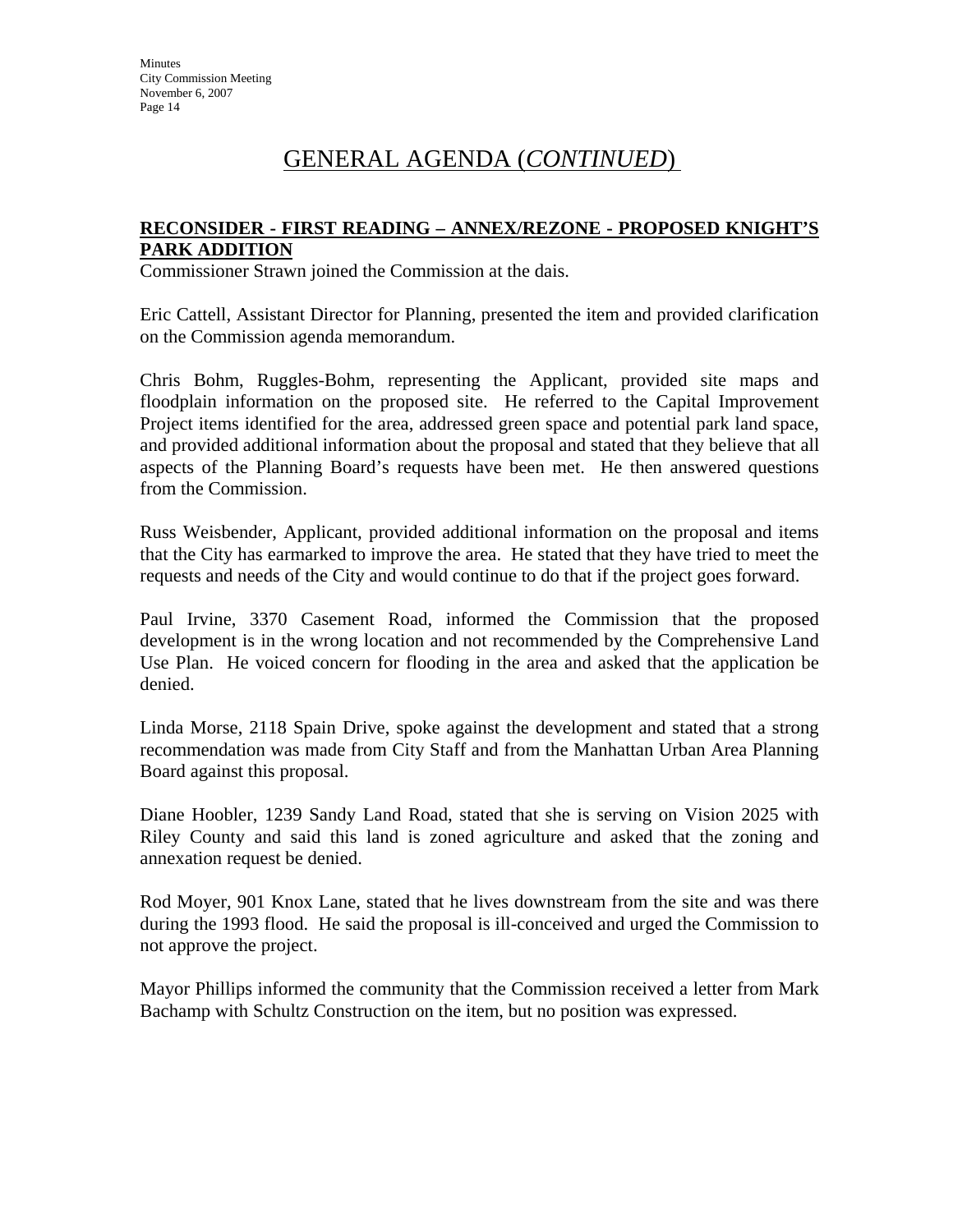# GENERAL **AGENDA** *(CONTTNUET))*

# **RECONSIDER -=T READING** - **ANNZX/EEZO~--4ROPOSED KNIGHT'S**  <u>GENERAL AGENDA (CON $RECONSIDER - FIRST READING - ANNEX/REZO$ PARK ADDITION (CONTINUED)</u>

After discussion, Commissioner Snead moved to decline the request to **annex** a 135-acre traet of land for the proposed Knight's **Park** Addition, generally loeated southeast of the intersection of Casement **Road** and Marlatt Avenue, based on the amexation not being in conformance with the Comprehensive Plan and the Growth Vision and because of reservations about the proposal's ability to provide the same levels of protection to the area, with such action making the related rezoning request moot. Commissioner Sherow seconded the motion. On a roll call vote, motion carried 5-0.

# EXECUTIVE **SESSION**

**At** 10:55 p.m. Commissioner Snead moved to recess into Executive Session until 11:15 p.m. for the purpose of discussing matters related to employer-employee negotiations regarding Local 2275, International Association of Fire Fighters, the union representing certain members of the Manhattan Fire Department. Commissioner Sherow seconded the motion. On a roll call vote, motion carried 5-0.

At 11:15 p.m., the Commission reconvened with Mayor Phillips and Commissioners Hatesohl, Strawn, Snead, **and** Sherow in attendance.

Commissioner Snead moved to adjourn. Commissioner Hatesohl seconded the motion. On vote, motion carried unanimously.

#### **ADJOURNMENT**

At 11: **16** p.m. the Commission **adjaurned.** 

ees, CMC, City Clerk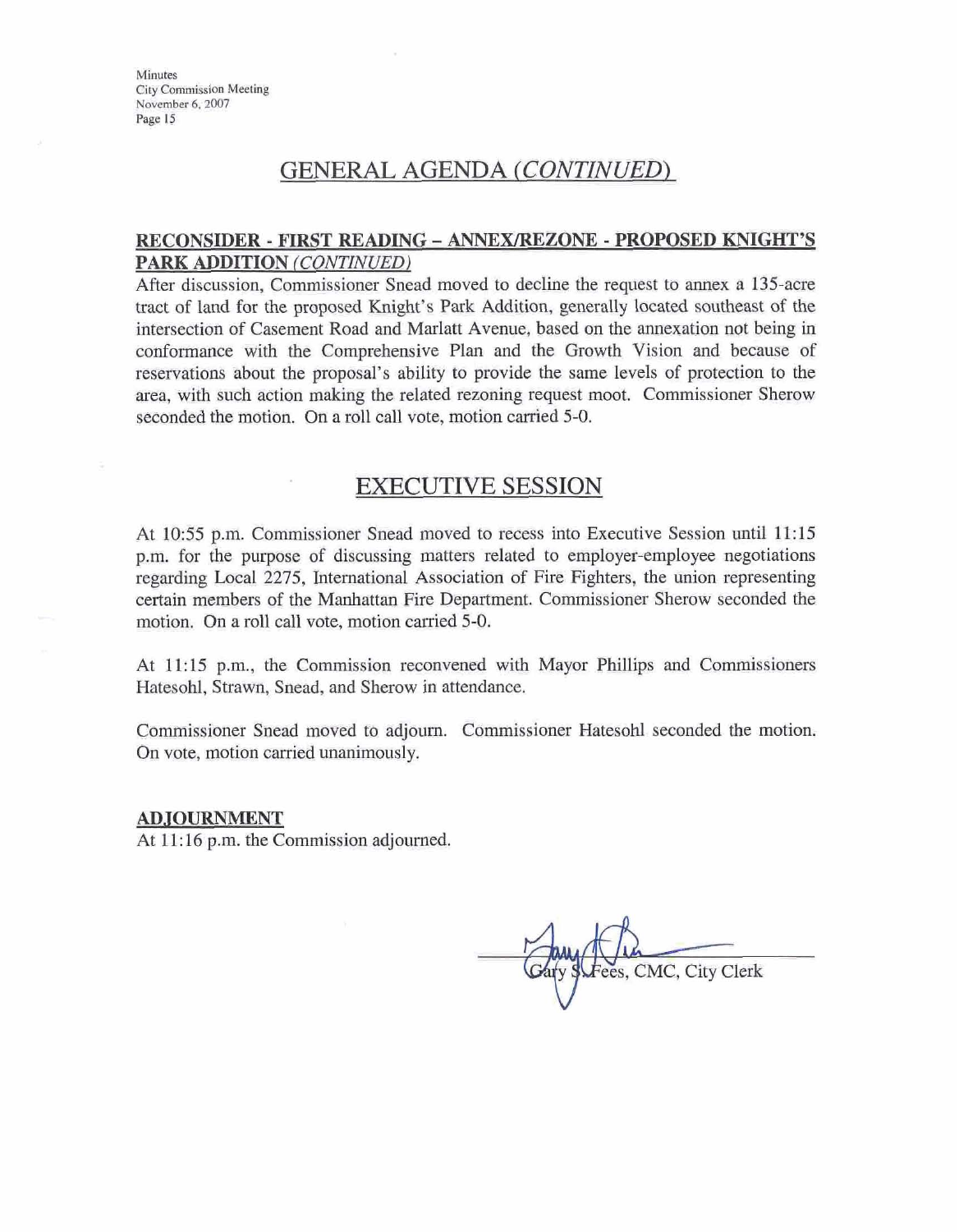#### **STAFF REPORT**

# **ON AN APPLICATION TO REZONE PROPERTY TO RELOCATE THE BOYS AND GIRLS CLUB OF MANHATTAN**

**FROM:** R-M, Four-Family Residential District with TNO, Traditional Neighborhood Overlay District.

**TO:** C-4, Central Business District.

**APPLICANT:** Boys & Girls Club of Manhattan Inc.

**ADDRESS:** 305 S. 4<sup>th</sup> Street.

**OWNERS:** City of Manhattan.

**ADDRESS:** 1101 Poyntz Avenue.

**LOCATION:** NW corner of South 5<sup>th</sup> Street and Pierre Street. Lots 569 and 570, Ward 1.

**AREA:** 15,000 square feet.

**DATE OF PUBLIC NOTICE PUBLICATION:** Monday, September 24, 2007.

## **DATE OF PUBLIC HEARING: PLANNING BOARD:** Monday, October 15, 2007. **CITY COMMISSION:** Tuesday, November 6, 2007.

**EXISTING USE:** Municipal parking lot constructed of asphalt and containing 41 offstreet parking spaces. The City Commission purchased the two lots in early 1969 to provide public off-street parking in the area of South  $5<sup>th</sup>$  Street and Pierre Street. The parking lot was constructed some time after early 1969.

**PHYSICAL AND ENVIRONMENTAL CHARACTERISTICS:** The site is a corner lot, 100 feet in width, east to west, along Pierre Street, and 150 feet in length, north to south, along South  $5<sup>th</sup>$  Street. Access is from two (2) curb cuts off Pierre Street and the public alley along the north property line. There is no green space within the parking lot; however, the adjoining rights-of-ways have grass islands with two (2) large mature trees along South  $5<sup>th</sup>$  Street and one (1) large mature tree on Pierre Street. Concrete sidewalks abut both street frontages. The lot is relatively flat and drains to the streets and the alley. The site is located in a 500 Year Flood Plain, which is not regulated for flood plain requirements.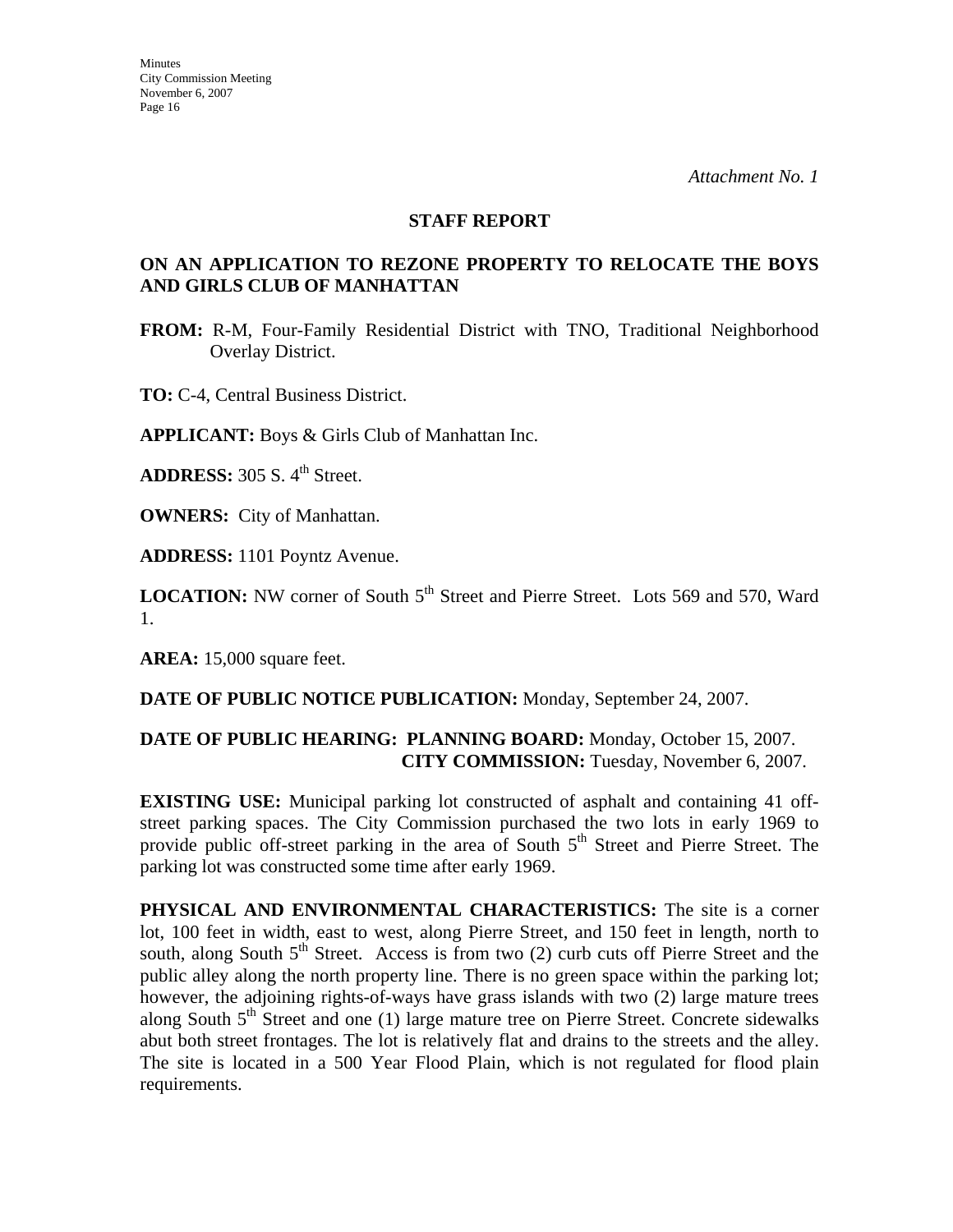## **SURROUNDING LAND USE AND ZONING:**

**(1) NORTH:** Public alley, single-and two family and multiple-family dwellings, Houston Street, public parking lot, office building, bank and Poyntz Avenue; R-M/TNO District and C-4 District.

**(2) SOUTH:** Pierre Street, multiple-family dwelling, two-family and single family dwellings, nonprofit social service agency (Big Brothers/Big Sisters), Colorado Street, service commercial and mixed use; R-M/TNO District, C-5, Highway Service Commercial and PUD.

**(3) EAST:** South 5<sup>th</sup> Street, municipal parking lot, commercial, fraternal and professional office uses, multiple family dwelling; C-4 District and PUD.

**(4) WEST:** Multiple-family, single-family and two-family dwellings; R-M/TNO District.

**GENERAL NEIGHBORHOOD CHARACTER:** The site is a corner lot at the intersection of Pierre Street and S.  $5<sup>th</sup>$  Street, which serves as a boundary and separates commercial uses from the medium density neighborhood. Commercial and mixed uses, however, extend west of South  $5<sup>th</sup>$  Street further to the north and south of the site. The immediate character of the neighborhood around the site is a combination of single-family to multiple family dwellings, off-street parking, public facilities, churches and commercial uses.

**SUITABILITY OF SITE FOR USES UNDER CURRENT ZONING:** The site is a municipally owned off-street parking lot and a permitted use in the district, subject to the provisions for municipally owned and operated public facilities of the Manhattan Zoning Regulations (Article III, General Provisions, Section 3-412, State of Municipally Owned and Operated Public Utilities and Facilities). The site is also suitable for uses in the R-M/TNO District.

Additionally, the site is under contract to be sold to the Boys and Girls Club, which must relocate from its current location in the C-4 District due to the South Redevelopment Project.

**COMPATIBILITY OF PROPOSED DISTRICT WITH NEARBY PROPERTIES AND EXTENT TO WHICH IT MAY HAVE DETRIMENTAL AFFECTS:** An increase in light, noise, and traffic can be expected, but should not be inconsistent with the same characteristics associated with the neighborhood, in which there is a mixture of single-family through multiple-family, commercial, public parks, churches and public facilities. The proposed use is youth related activity and should not adversely affect the use of nearby properties.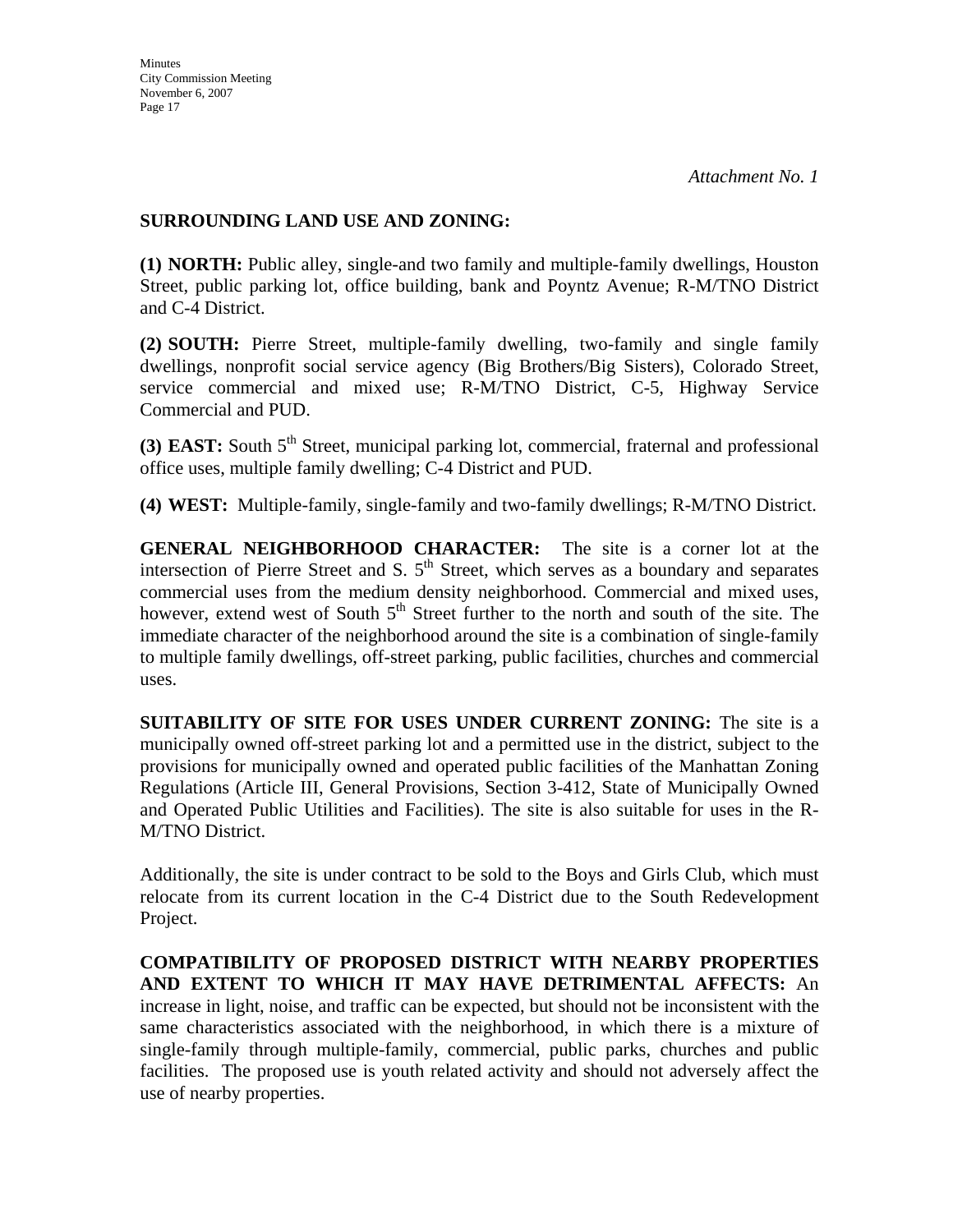*Attachment No. 1* 

Pierre Street and South  $5<sup>th</sup>$  Street traffic volumes are a mixture of residential and commercial trips. Access to the site is from an alley off South  $5<sup>th</sup>$  Street and from curb cuts off Pierre Street. Vehicular traffic is expected to increase with the use, but not unlike traffic volumes along both streets due to the site's location adjacent to the C-4 District.

The C-4 District allows a much broader range of commercial retail and service commercial uses that may have an adverse affect on the residential character of the neighborhood to the north, south and west of the site. *(Note: the applicant proposes to place a restrictive covenant on the property, which will restrict the uses of the property to: Boys & Girls Club of Manhattan; Churches, chapels temples and synagogues; and, Group Day Care Center, which would require a Conditional Use Permit prior to that use being established. The covenant will be enforceable by the City.)* Limiting the uses as proposed, through the self-imposed covenant, is not inconsistent with typical school and church, or similar youth activities in neighborhoods. Impacts on adjacent streets and intersections should, as described above, should be minimal. Off-street parking is available to the east in a municipal parking lot. In addition, the covenant provides minimum 8 foot north and west side yard setbacks from the adjoining residential district, a setback requirement of the C-4 District, as well as a 15 foot front yard setback along Pierre Street, which is generally consistent with several dwellings fronting on Pierre Street and TNO District recommendations. Additionally, a 6 foot fence will need to be provided along the west boundary line, as required by the C-4 District.

The site is within 500 feet of four (4) historic properties, which could potentially be impacted by the project. The Historic Resources Board reviewed the project on September 4, 2007 and found that it, "Meets the Standards and Guidelines for Evaluating the Effect of projects on Environs and will not encroach upon, damage or destroy any listed historic property or environs." (See a*ttached letter to State Historic Preservation Officer and other supporting documents*.)

**CONFORMANCE WITH COMPREHENSIVE PLAN:** The Comprehensive Plan (*attachment*) indicates the site should develop with RMH, Residential Medium to High Density uses, at a density range of from 11 to 19 dwelling units per net acre. The RMH category suggests a density range of 11 to 19 dwelling units per net acre. The proposed rezoning may be considered an infill project and appropriate for the location. The Plan indicates that the proposed site is to the west of the CBD, Central Business District. CBD land uses include a full range of retail and professional service activities. The CBD would be implemented by the C-4, Central Business District. The Plan also encourages infill development on underutilized sites.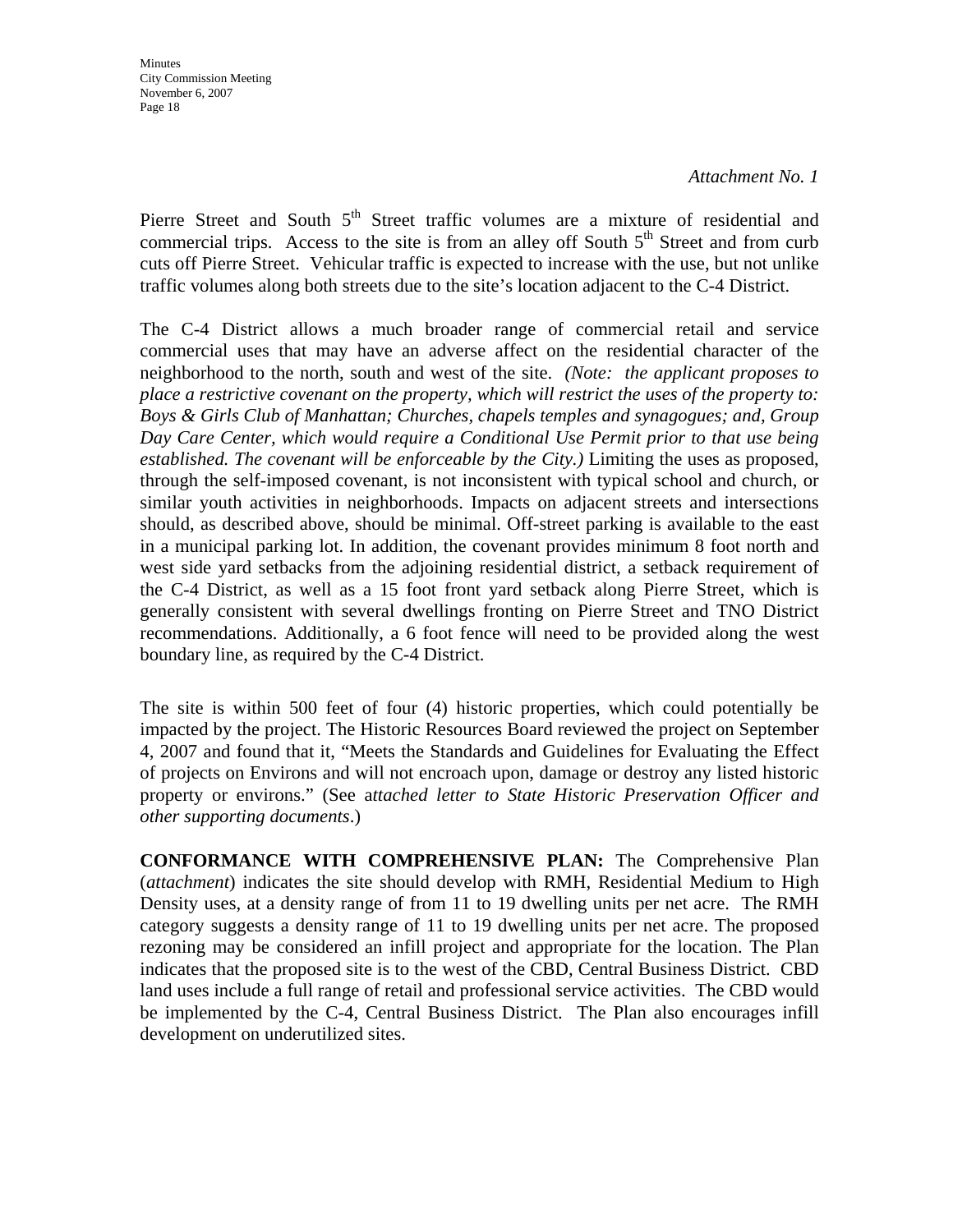Policy characteristics of the RMH category suggest that a mix of residential and nonresidential uses may coexist in the same area if compatible, in scale and harmony with the neighborhood where the uses will locate.

#### *Chapter 4, Land Use and Growth Management, Policy RMH 1: Characteristics*

*The Residential Medium/High Density designation shall incorporate a mix of housing types in a neighborhood setting in combination with compatible non-residential land uses, such as retail, service commercial, and office uses, developed at a neighborhood scale that is in harmony with the area's residential characteristics and in conformance with the policies for Neighborhood Commercial Centers. Appropriate housing types may include a combination of small lot single-family, duplexes, townhomes, or fourplexes on individual*  lots. However, under a planned unit development concept, or when subject to design and *site plan standards (design review process), larger apartment or condominium buildings may be permissible as well, provided the density range is complied with.* 

The rezoning may be considered an Infill project for an underutilized public off-street parking lot. Applicable policies include:

## *Chapter 4, Land Use and Growth Management, Policy GM 9: Infill and Redevelopment*

*Infill and redevelopment within established areas of the City is generally encouraged where deteriorated or obsolete structures have become detrimental to an area, where new uses can be accommodated on vacant properties, and in areas that have been specifically identified for redevelopment. Projects may range in size from a single residential lot to the redevelopment of multiple contiguous blocks within a neighborhood or commercial area. Regardless of its scale, infill and redevelopment shall be designed in a manner that is sensitive to and reflects the character of the surrounding area. Important design considerations include building scale, mass, roof form, height, and orientation, parking location, lot coverage, architectural character, and landscape elements. These design considerations are particularly important when infill or redevelopment occurs within or adjacent to an established residential neighborhood, or when a change in use or intensity would otherwise negatively impact the established character of the surrounding area. For additional policies related to infill and redevelopment, refer to the Land Use Policies below and to Chapter 9, Housing and Neighborhoods.*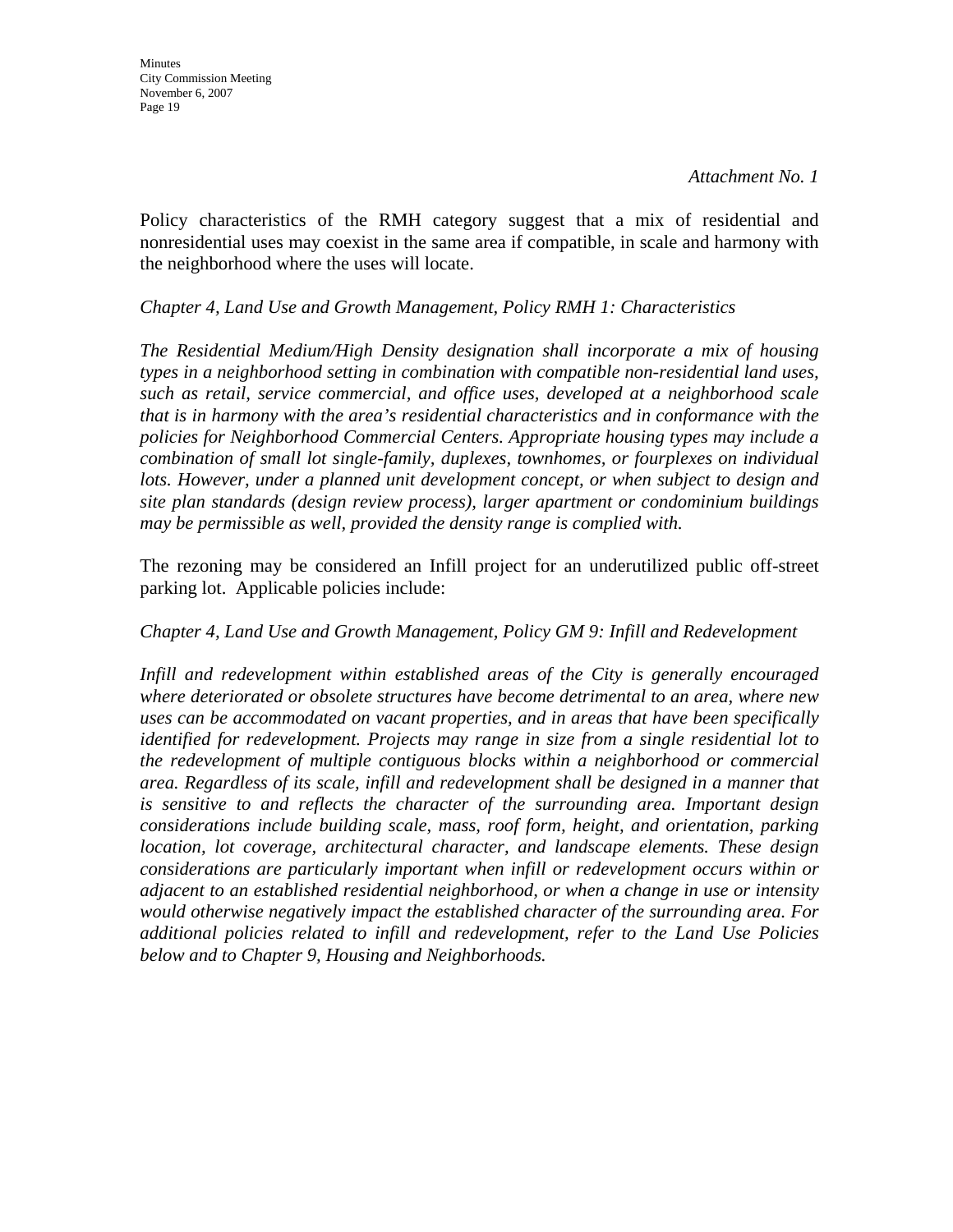# *Chapter 9, Housing and Neighborhoods, Policy HN 5: Promote Infill and Redevelopment*

*The City and County should encourage infill development and redevelopment on vacant or underutilized parcels where infrastructure and services are readily available and where it would foster the stabilization or revitalization of an existing area. Infill and redevelopment should be sensitive to the established character of the surrounding neighborhood. Infill means the development of new housing or other buildings on scattered vacant sites in a built-up area. Redevelopment means the replacement or reconstruction of buildings that are in substandard physical condition, or that do not make effective use of the land on which they are located. If properly designed, infill and redevelopment can serve an important role in achieving quality mixed use neighborhoods.* 

As an infill project, the proposed rezoning generally conforms to the Comprehensive Plan.

**ZONING HISTORY AND LENGTH OF TIME VACANT AS ZONED:** The site is part of the original town plat.

- 1926-1965 B, Second Dwelling House District
- 1965-1969 B, Multiple Family Dwelling District
- 1969-1987 R-3, Multiple-Family Residential District
- 1987-2003 R-M, Four-Family Residential District

December 16, 2003- Present R-M, Four Family Residential District with TNO District

The City acquired the two lots in 1969 for off-street parking. The parking lot was built around that same time period.

**CONSISTENCY WITH INTENT AND PURPOSE OF THE ZONING ORDINANCE:** The intent and purpose of the Zoning Regulations is to protect the public health, safety, and general welfare; regulate the use of land and buildings within zoning districts to assure compatibility; and to protect property values. The C-4 District is the primary commercial center of the community and is designed to provide for a broad range of retail shopping facilities, services, and cultural activities (*C-4 District regulations attached*). The proposed covenant will, however, limit the uses allowed on the site to be more consistent with similar activities in a residential neighborhood..

# **RELATIVE GAIN TO THE PUBLIC HEALTH, SAFETY AND WELFARE THAT DENIAL OF THE REQUEST WOULD ACCOMPLISH, COMPARED WITH THE HARDSHIP IMPOSED UPON THE APPLICANT:** There appears to be no gain to the public health, safety and welfare that denial would accomplish, compared to the hardship to the applicant that has to move from its current location in the South Redevelopment Area.